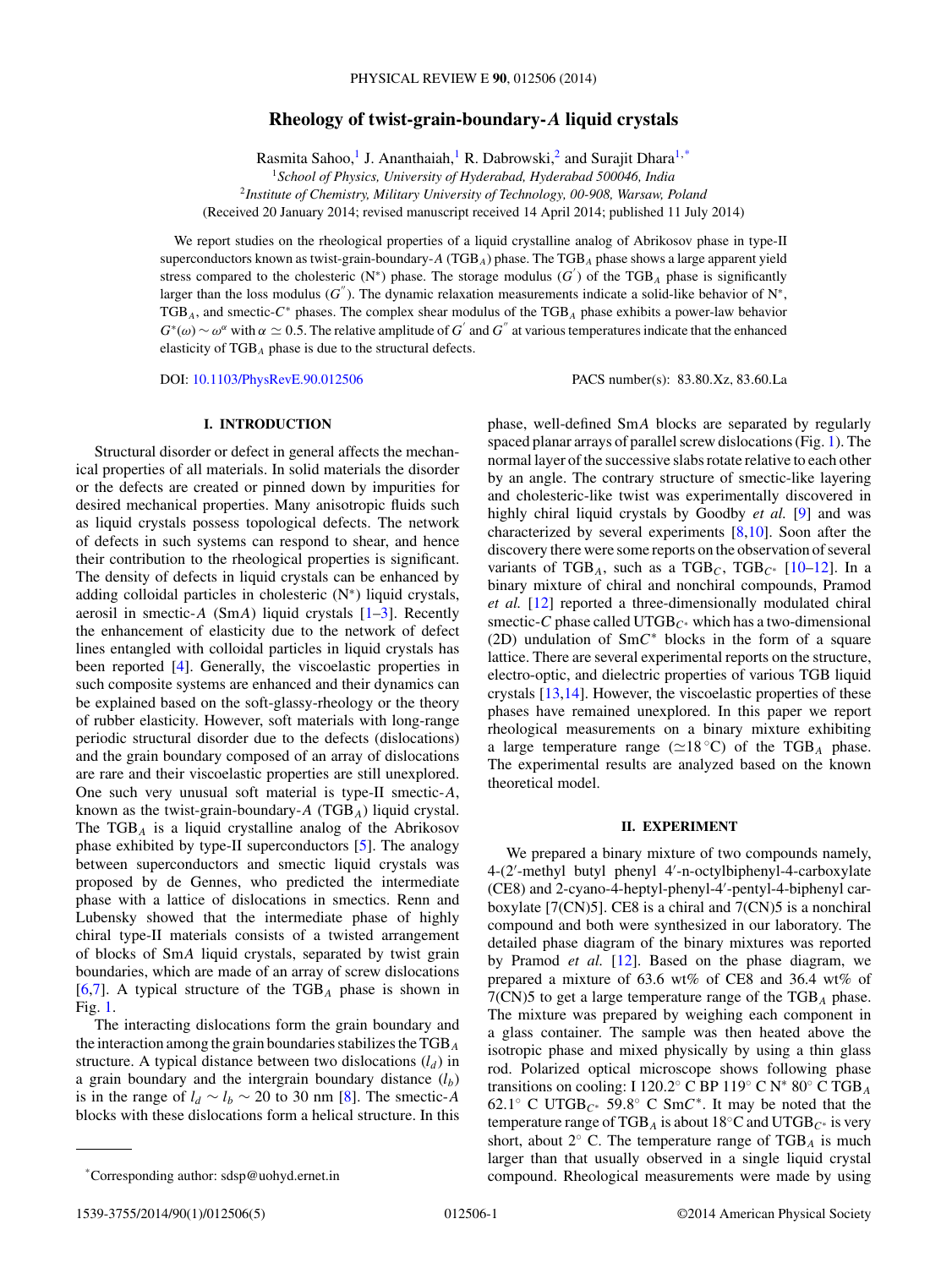<span id="page-1-0"></span>

FIG. 1. (Color online) Schematic representation of structure of the TGB*<sup>A</sup>* phase. The distances between two dislocations and two grain boundaries are  $l_d$  and  $l_b$ , respectively.

a stress-controlled rheometer (Anton Paar MCR 501) with the cone and plate measuring system of diameter 25 mm, cone angle 1<sup>°</sup>, and with a minimum gap of 50  $\mu$ m (the gap between the plate and the truncated cone). The temperature of the sample was controlled with an accuracy of 0*.*1◦ C by a Peltier temperature controller fitted with a hood for the uniformity of the sample temperature. The calibration of the temperature controller was checked by measuring the phase transition temperatures of some standard liquid crystalline materials [\[15–18\]](#page-4-0). The rheological properties of many soft materials, especially liquid crystals, when freshly loaded into a rheometer are usually not reproducible because a large degree of macroscopic disorder and inhomogeneity that may get introduced during the loading process [\[19\]](#page-4-0). Hence we heated the sample to the isotropic phase and cooled down to the liquid crystalline phase. The sample is then presheared for about 400 s with a shear-rate of 10 s<sup>-1</sup> before the measurements.

## **III. RESULTS AND DISCUSSION**

### **A. Texture and physical observations**

The typical textures of various phases observed under optical polarizing microscope in a planar cell (a cell treated for planar alignment of the director, i.e., the average direction of molecular alignment) is shown in Fig. 2. The  $N^*$  phase exhibits



FIG. 2. (Color online) Textures observed in polarizing optical microscope (POM) at different temperatures (a)  $110^{\circ}$  C (N<sup>\*</sup>) (b)  $73^{\circ}$  C (TGB*A*), and (c) 55◦ C (Sm*C*∗). A square grid pattern characteristics of UTGB*<sup>C</sup>*<sup>∗</sup> appears between TGB*<sup>A</sup>* and Sm*C*<sup>∗</sup> is also shown in the box. The physical appearance of the sample while trying to pull it up by a glass rod at corresponding temperatures are also shown.

the typical defect network of the "oily-streak" [Fig.  $2(a)$ ]. The TGB*<sup>A</sup>* phase shows almost homogenous texture and that the slight nonuniformity in the color is due to the nonuniform alignment of the helix axis at different regions ([Fig.  $2(b)$ ]. There is also a short temperature range of the UTGB*<sup>C</sup>*<sup>∗</sup> phase below the TGB*<sup>A</sup>* phase with a characteristic square-grid pattern. As the temperature is lowered, Sm*C*<sup>∗</sup> appears to be keeping to the square grid pattern [Fig.  $2(c)$ ], and it can be removed by slightly shearing one of the plates. The physical appearance of the sample under mechanical disturbance such as pulling up by a glass rod at various temperatures (after mounting it on the rheometer) is also shown below the respective textures in Fig. 2. It appears that  $N^*$  tends to flow easily like a liquid. The TGB*<sup>A</sup>* phase appears like a sticky fluid and Sm*C*<sup>∗</sup> is kind of a semisolid that does not flow easily.

### **B. Yield-stress measurements**

The determination of true yield stress is rather difficult and it depends on the measuring techniques [\[20–22\]](#page-4-0). However, the apparent yield stress can be estimated from the shear-ratedependent shear-stress for relative comparison in the different phases of the same sample. Figure 3 shows the shear-ratedependent effective shear stress ( $\sigma_{\text{eff}}$ ) at different temperatures. At the low shear rate ( $\dot{\gamma}$  < 0.1 s<sup>-1</sup>), the stress tends to reach almost a constant value as  $\dot{\gamma} \longrightarrow 0$ , showing an apparent yield stress ( $\sigma_y$ ). At 110° C (N<sup>\*</sup>),  $\sigma_y$  is negligibly small (  $\simeq 10^{-2}$  Pa) and it increases as the temperature is lowered in the TGB*<sup>A</sup>* and SmC<sup>\*</sup> phases. For example, at 68 $\degree$  C (TGB<sub>A</sub>)  $\sigma_y \simeq 10$  Pa and it further increases as the temperature is decreased to Sm*C*<sup>∗</sup> (57<sup>°</sup> C) phase. Very small  $\sigma_y$  in the N<sup>\*</sup> phase is due to the residual oily-streak defect network of the presheared sample. Thus,  $\sigma_y$  is three orders of magnitude larger in TGB<sub>A</sub> than that of  $N^*$  phase. The apparent yield stresses have also been reported in many other smectic materials [\[23,24\]](#page-4-0). However, the apparent yield stress in TGB*<sup>A</sup>* and in Sm*C*<sup>∗</sup> phases of the present system is much larger than that known in low molecular weight smectic liquid crystals  $[23,25]$ . The N<sup>\*</sup> phase shows shear thinning followed by a Newtonian behavior at high shear rates  $(>10 \text{ s}^{-1})$ . In the intermediate shear-rate range, i.e.,  $0.1 < \dot{\gamma} < 100 \text{ s}^{-1}$ , it shows shear thinning behavior



FIG. 3. (Color online) Shear-rate-dependent shear stress ( $\sigma_{\text{eff}}$ ) at different temperatures N∗: [110◦ C (squares)], near N∗-TGB*<sup>A</sup>* transition: [81◦ C (circles)], TGB*A*: [73◦ C (uptriangles)], TGB*A*: [68◦ C (downtriangles)], Sm*C*∗: [57◦ C (diamonds)].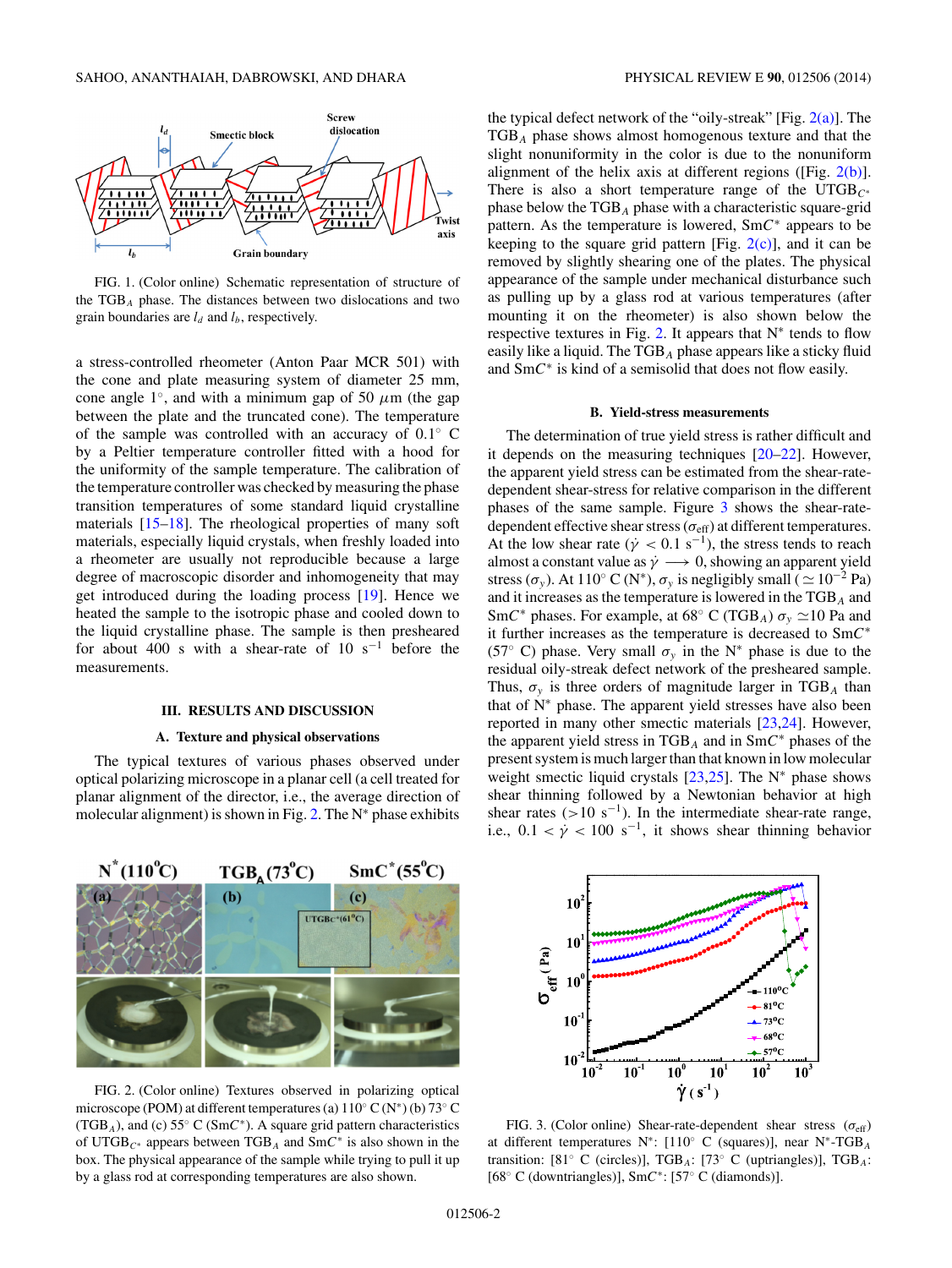<span id="page-2-0"></span>in all phases. The shear-rate-dependent viscosity of nematic or cholesteric liquid crystals is usually characterized by the Ericksen number  $[26]$ , which is given by the ratio of the flow-induced viscous stress  $(\eta \gamma)$  to the Frank stress  $(K/h^2)$ , where *K* is the average curvature elastic constant and *h* is the length scale of the flow geometry. Theoretically it has been shown that in the intermediate range of the Ericksen number (10 to 400), the shear viscosity shows a shear thinning behavior [\[27\]](#page-4-0). Assuming a typical average value of average curvature elastic constant  $K \sim 10^{-11}$  N and measured apparent viscosity of the N<sup>\*</sup> phase  $\eta \simeq 10$  mPa, the estimated Ericksen number is  $\approx$  300, which is in the theoretically predicted range. At very high shear rate ( $\dot{\gamma} > 100 \text{ s}^{-1}$ ),  $\sigma_{\text{eff}}$  in both the TGB<sub>A</sub> and Sm*C*<sup>∗</sup> phases fall suddenly to a much lower value. This sudden decrease could be connected to the wall slip or the plastic deformation of the material.

### **C. Dynamic relaxation measurements**

To determine the linear regime of viscoelasticity by oscillatory measurement, we measured the strain amplitude dependence of storage  $(G')$  and loss  $(G'')$  moduli at various temperatures. The measurement is performed every time on a fresh sample and the results are shown in Fig. 4. The data in the N<sup> $*$ </sup> phase (110 $\degree$  C) at low strain amplitude are noisy and are attributed to the lower limit that our rheometer can reproducibly measure. Nevertheless, the average values of both *G*<sup> $\prime$ </sup> and *G*<sup> $\prime$ </sup> are independent of strain up to  $\gamma \simeq 0.8$  in all phases. In the TGB<sub>A</sub> phase, (73 and  $68°$  C) in the linear viscoelastic region  $G' > G''$  and  $G'$  of TGB<sub>A</sub> is more than 1000 times larger than that of the N<sup>∗</sup> phase. Similarly, in the SmC<sup>\*</sup> phase (57° C),  $G' > G''$  and  $G'$  is about 2.5 times larger than that of the TGB*<sup>A</sup>* phase. The viscoelasticity of the  $N^*$  phase is mostly contributed by the three-dimensional network of residual oily-streak defects [\[1\]](#page-4-0). The Sm*A* liquid crystals will have a larger viscoelastic response than nematic or N<sup>∗</sup> merely because of the positional order. For example, in our previous studies, in cholesterol nonanoate, (exhibits N\* to the SmA transition) we found  $G'_{SmA} \approx 80$   $G'_{N^*}$  [\[28\]](#page-4-0). In



FIG. 4. (Color online) The strain amplitude dependence of the storage  $G'$  (solid symbols) and the loss  $G''$  (open symbols) moduli at different temperatures. 110◦ C (hexagons) [N∗], 73◦ C (diamonds) [TGB*A*], 68◦ C (circles) [TGB*A*], and 59◦ C (squares) [Sm*C*∗] at  $\omega = 1$  rad/s.

the present sample, we find  $G'_{\text{TGB}_A} \approx 1000 \ G'_{\text{N*}}$ . Hence, the enhanced elasticity of the TGB*<sup>A</sup>* phase can be attributed to the bulk sample with structural defects present in the system. In this phase the enhancement in the viscoelasticity may also be due to the energy cost for the deformation of grain boundaries. In addition, the surface tension of the smectic layers which acts against the deformation plays a vital role for increasing the shear modulus. In the Sm*C*<sup>∗</sup> phase, there is no grain boundary, however, the individual dislocations and their motions contribute to the viscoelastic properties. In fact, it has been suggested that the shear modulus is strongly influenced by the line tension of screw dislocations because it acts against the Peach-Koehler force which controls the motion of the dislocations [\[29\]](#page-4-0). When the force exerted on the dislocations dominates over the line tension, then the system overcomes its elastic deformation and undergoes plastic deformation. The drastic fall of  $\sigma_{\text{eff}}$  shown in Fig. [3](#page-1-0) for both the TGB*<sup>A</sup>* and Sm*C*<sup>∗</sup> phases could be due to the plastic deformation.

The role of defects and disorder on the viscoelasticity of randomly oriented type-I smectic liquid crystals has been discussed by many authors [\[2,3,29–35\]](#page-4-0). In those experiments, the random orientation and defects were either stabilized by quench disorder or by putting colloidal particles in the samples. Basappa *et al.* [\[3\]](#page-4-0) showed in the lyotropic lamellar system that adding a particle enhances the moduli and the dissipation and the elasticity arises mainly due to the defect network. Bandyopadhyay *et al.* [\[2\]](#page-4-0) showed that the elasticity of 8CB (octyl cyanobiphenyl) liquid crystal in the Sm*A* phase, confined in the aerosil network, was enhanced compared to the pristine sample. The shear modulus of such systems show a power-law behavior

$$
G'(\omega) = G_0 + \beta \omega^{\alpha}, \qquad (1)
$$

where  $G_0$  is the plateau modulus arising from the zero frequency shear modulus. In the present sample, TGB*<sup>A</sup>* is composed of rotating Sm*A* blocks, and hence the random orientation of layers is inherent to the structure, which cannot be removed by the effect of shear. Thus the dynamic response of our sample can be analyzed based on this model. In Fig. [5](#page-3-0) we show some representative frequency dependence of storage and loss moduli in all phases. In the  $N^*$  phase,  $G' > G''$ , and at the low frequency region ( $\omega \le 2$  rad/s) both are constant. They increase with frequency beyond this range. For example, beyond  $\omega > 2$  rad/s they vary as  $G' \sim \omega^2$  and  $G'' \sim \omega$ . It may be mentioned that solid-like behavior in the low frequency region ( $\omega = 1$  rad/s) was also observed in colloidal-particle-dispersed cholesteric liquid crystals. But at higher frequency the same sample showed fluid-like behavior  $(G^{'} < G^{''})$  [\[1\]](#page-4-0).

The fit parameters at different temperatures are shown in Fig.  $6(a)$ . In the N<sup>\*</sup> phase (90 to 110<sup>°</sup> C),  $\alpha$  obtained from both the  $G'$  and  $G''$  data are almost close to 2 and 1, respectively. It is interesting to note that the exponent  $\alpha$  obtained from both the fittings of  $G'$  and  $G''$  decreases rapidly (below 90 $\degree$  C) and is almost equal, i.e.,  $\alpha \simeq 0.5$ . Ramos *et al.* [\[1\]](#page-4-0) showed that the storage modulus of liquid crystalline systems with a defect network has contributions both from the disoriented part of the sample  $[G'(\omega) \propto \omega^{1/2}]$  and regions of the sample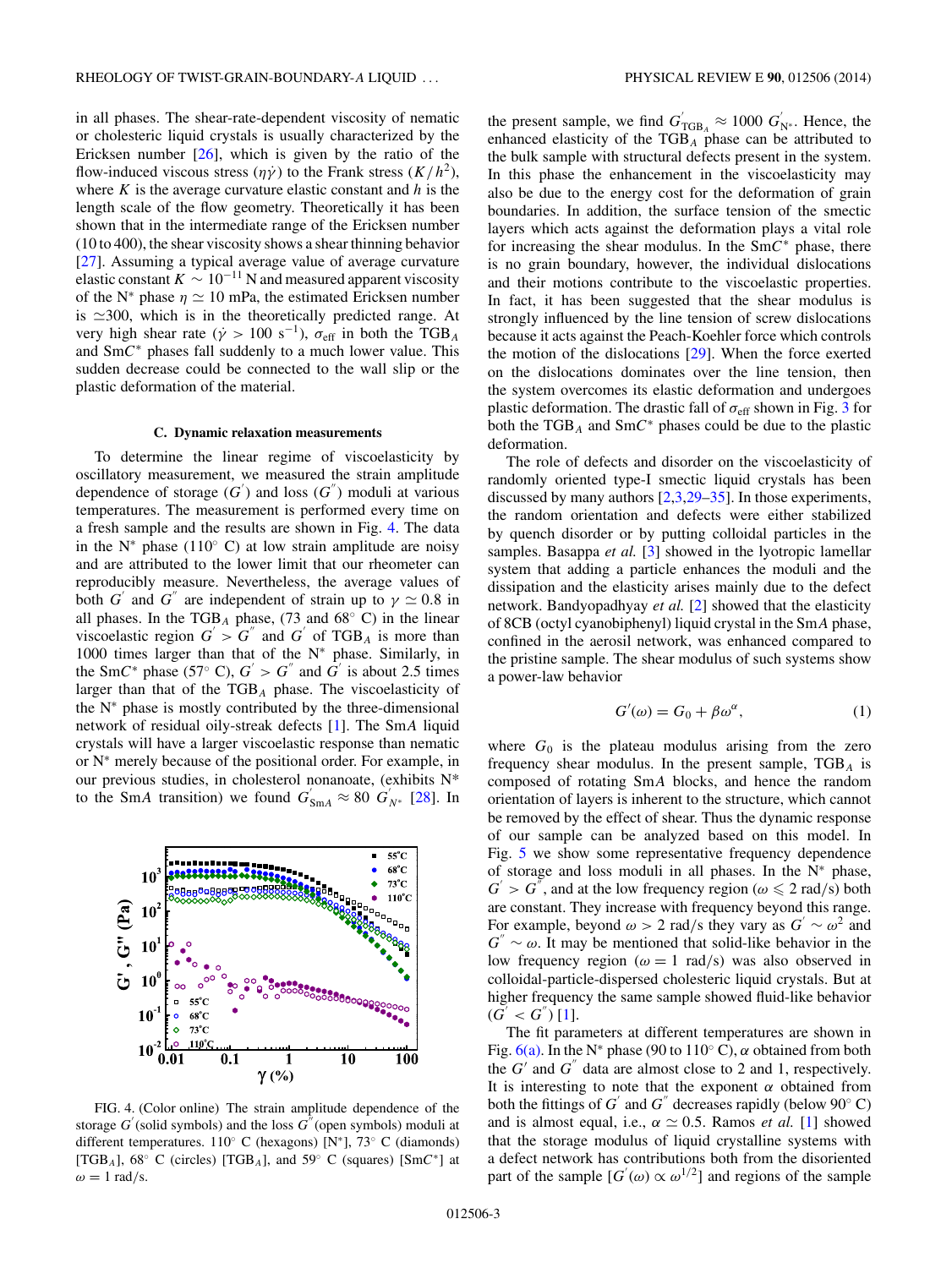<span id="page-3-0"></span>

FIG. 5. (Color online) The frequency dependence of (a) storage  $G'$ (solid symbols) and (b) loss  $G''$  (open symbols) moduli at three representative temperatures in all the phases. The solid lines are theoretical fits to Eq. [\(1\)](#page-2-0).

where the layers are parallel to the shear direction  $[G'(\omega) \propto$  $\omega^2$ ]. Similarly, the loss modulus also has contribution from disoriented parts of the sample ( $G''(\omega) \propto \omega^{1/2}$ ) and Maxwellfluid type a contribution  $[G''(\omega) \propto \omega]$ . Comparing to our results, it appears that the storage and loss moduli of TGB*<sup>A</sup>* has a significant contribution from the disoriented layers of the sample only. The temperature dependence of  $G<sub>o</sub>$  and  $\beta$ obtained by fitting  $G'(\omega)$  and  $G''(\omega)$  is also shown in Fig. 6(a). For example, at  $110^\circ$  C,  $G_\text{o}$  obtained from both the fits are 0.25 and 0.12, respectively. At the same temperature, *β* values are 0.01 and 0.03, respectively, and similar values were also reported in other cholesteric samples [\[1\]](#page-4-0). The plateau modulus usually arises from the elasticity of static defects in lamellar systems  $[1,2]$ . In the present system  $G<sub>o</sub>$  is much larger ( $\simeq$ 10 times) than the low molecular weight thermotropic Sm*A* liquid crystal, such as 8CB [\[2\]](#page-4-0). The variation of *Go* with reduced temperature  $\chi \equiv (T_{N^* - TGB_A} - T)/T_{N^* - TGB_A}$  is shown in Fig.  $6(b)$ . In the TGB<sub>A</sub> and SmC<sup>\*</sup> phases,  $G<sub>o</sub>$  is more than three orders of magnitude larger than the  $N^*$  phase [\[1\]](#page-4-0). In analogy with rubber elasticity, the contribution to the elastic response of a static defect network should vary as  $G_o \approx \tau/d^2$ , where  $\tau$  is the line tension and *d* is a typical average spacing between defects [\[1\]](#page-4-0). In the case of screw dislocations the defect line tension can be written as  $\tau = Bb^4/128\pi^3r_c^2$ , where  $b = md<sub>o</sub>$  is the Burger's vector of integer strength *m* and  $r<sub>c</sub>$  is the defect core radius [\[36\]](#page-4-0). Measurements on many smectic systems show that  $B \sim \chi^{0.4}$  [\[37\]](#page-4-0) and  $r_c^{-2} \sim \psi^2 \sim \chi^{0.5}$ , where *ψ* is the smectic order parameter [\[38\]](#page-4-0). Thus  $\tau \sim \chi^{0.9}$ , in close agreement with  $G_o \sim \chi^{\gamma}$  with  $\gamma \approx 1$  [Fig. 6(b)], suggesting that the defects (screw dislocations) significantly contribute to the shear response. It may also be noted that the exponent *α* in the TGB<sub>A</sub> is  $\simeq 0.5$ , and further it tends to decrease in the



FIG. 6. (Color online) (a) The exponent *α* characterizing the power-law contribution to  $G'(\omega)$ (solid squares) and  $G''(\omega)$  (open squares) as a function of temperature. (Inset) The inset displays the fit parameters  $G_o$  and  $\beta$  obtained from  $G'(\omega)$  and  $G''(\omega)$  data. Diamonds (solid and open) and circles (solid and open) are obtained from  $G'(\omega)$  and  $G''(\omega)$  data, respectively. (b) Variation of  $G_o$  with reduced temperature *χ*. The solid line showing the best-fit result  $G<sub>o</sub> \approx \chi^{\gamma}$ , with  $\gamma = 1$ .

Sm*C*<sup>∗</sup> phase. This is somewhat less than that of the lamellar block copolymer  $\alpha = 0.6$  [\[39\]](#page-4-0). Within the soft glass rheology model, the glass transition is characterized from the power-law exponent  $G' \sim \omega^{x-1}$ . In this model *x*, is an effective noise temperature and in the range  $1 < x < 2$ ,  $G'$  and  $G''$  have a constant ratio [\[19\]](#page-4-0). The system approaches the glass transition as  $x \rightarrow 1$ , i.e.,  $\alpha = (x - 1) \rightarrow 0$ . In the N<sup>\*</sup>,  $\alpha$  obtained from the fitting of  $G'$  and  $G''$  is very different and it decreases with decreasing temperature and merges to a single value  $(\simeq 0.5)$  upon entering the TGB<sub>A</sub> and SmC<sup>\*</sup> phases. Though the TGB*<sup>A</sup>* and Sm*C*<sup>∗</sup> are thermodynamically stable phases, the experimental  $x$  value is about 1.5, indicating that their rheological responses are similar to many soft glassy materials. It may be mentioned that the adapted model does not include the effect of defect nucleation and annihilation. Theoretically, shear-induced defect nucleation and annihilation in a flowaligned nematic liquid crystalline polymer has been reported by Grecov *et al.* [\[40\]](#page-4-0). Experimentally, the effect of such a process on the shear rheology of low molecular weight liquid crystals is not well established. Nevertheless, this effect is expected to be less important in the TGB*<sup>A</sup>* as this phase is stabilized by interacting dislocations and the dislocations are inherent to the structure.

## **IV. CONCLUSION**

In conclusion, we have studied the rheology of a binary mixture showing a large temperature range of the TGB*<sup>A</sup>* phase. All the phases in the mixture, i.e., N∗, TGB*A*, and Sm*C*<sup>∗</sup> exhibit solid-like behavior at low frequencies and low strain